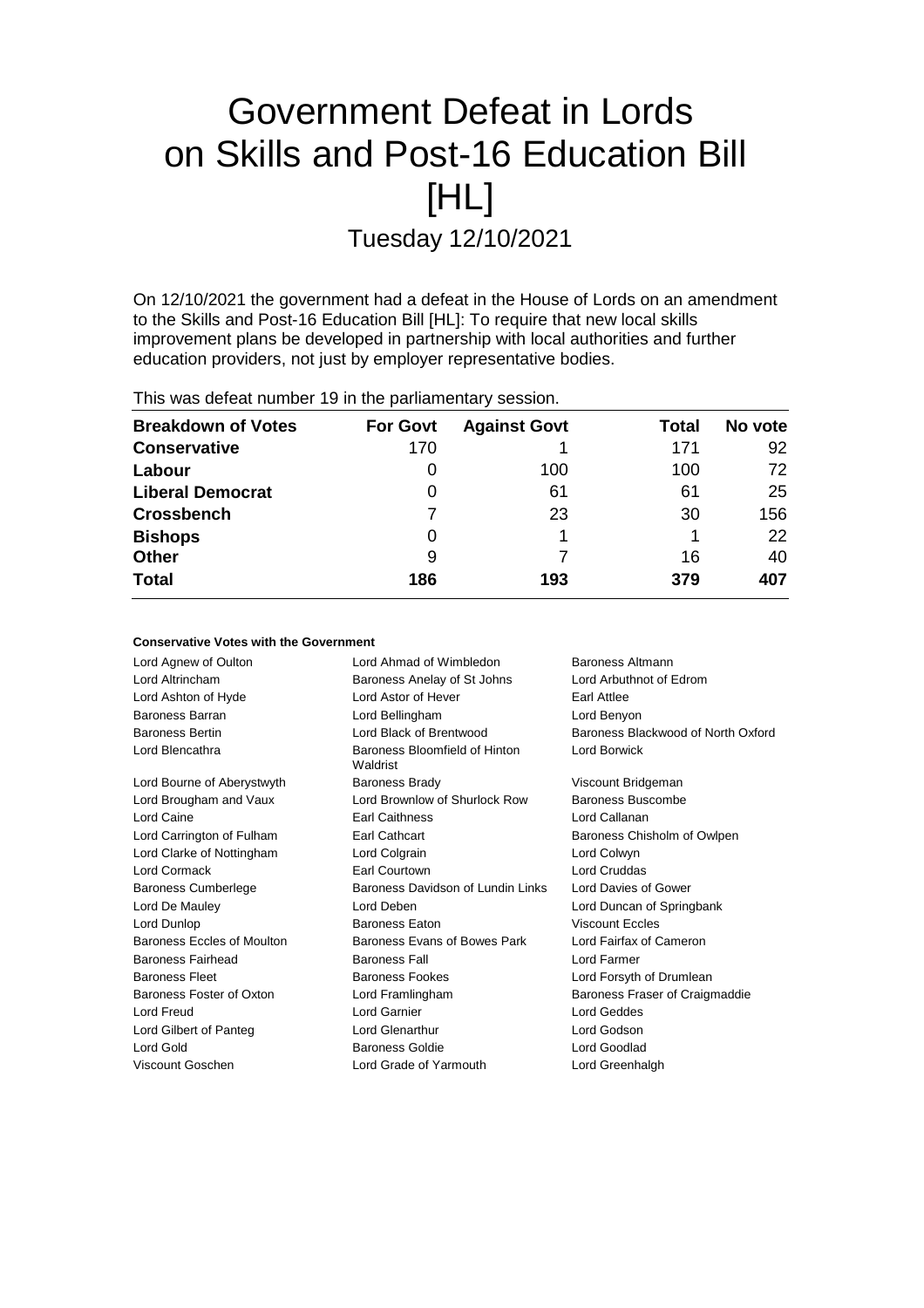Lord Harlech Lord Haselhurst Lord Hayward Lord Herbert of South Downs Lord Hodgson of Astley Abbotts Baroness Hodgson of Abinger Lord Holmes of Richmond Baroness Hooper Lord Horam Lord Howard of Rising **Lord Howard of Lympne** Earl Howe Lord Howell of Guildford Baroness Jenkin of Kennington Lord Jopling Lord Kamall Lord Keen of Elie Lord King of Bridgwater Lord Kirkham Lord Kirkhope of Harrogate Lord Lamont of Lerwick Lord Lancaster of Kimbolton Lord Lansley **Earl Leicester** Earl Leicester Lord Leigh of Hurley **Lord Lexden** Lord Lexden **Lord Lilley** Earl Lindsay Lord Mackay of Clashfern Lord Mancroft Baroness Manzoor Lord Marland Lord Marlesford Baroness McGregor-Smith Lord McInnes of Kilwinning Baroness McIntosh of Pickering Lord McLoughlin **Baroness Meyer** Baroness Meyer **Baroness Mobarik** Duke of Montrose Baroness Morgan of Cotes Baroness Morris of Bolton Lord Moylan Lord Naseby Lord Nash Baroness Neville-Jones **Baroness Neville-Rolfe** Baroness Noakes Lord Northbrook Lord Norton of Louth Lord O'Shaughnessy Lord Parkinson of Whitley Bay Lord Patten **Baroness Pidding** Lord Polak Lord Popat Lord Porter of Spalding Lord Price **Baroness Rawlings** Lord Reay Baroness Redfern Lord Ribeiro Lord Risby Lord Rotherwick Baroness Sanderson of Welton Lord Sandhurst Baroness Sater **Baroness Scott of Bybrook** Baroness Seccombe Lord Selkirk of Douglas Lord Sharpe of Epsom Lord Sheikh Baroness Shephard of Northwold Lord Shinkwin **Earl Shrewsbury** Lord Smith of Hindhead Lord Spencer of Alresford Baroness Stedman-Scott Lord Stewart of Dirleton **Baroness Stowell of Beeston** Lord Strathclyde Baroness Stroud Baroness Sugg Lord Suri Lord Taylor of Holbeach Lord Tebbit Viscount Trenchard Lord True Lord Tugendhat Lord Vaizey of Didcot Baroness Vere of Norbiton Baroness Verma Lord Wei Lord Wharton of Yarm **Baroness Williams of Trafford** Baroness Wyld

Lord Griffiths of Fforestfach Lord Grimstone of Boscobel Lord Hamilton of Epsom Lord Young of Cookham Viscount Younger of Leckie

**Conservative Votes against the Government** Lord Lucas

# **Labour Votes with the Government**

# **Labour Votes against the Government**

Baroness Andrews **Baroness Armstrong of Hill Top** Lord Bach Lord Bassam of Brighton **Lord Berkeley Baroness Blake of Leeds Baroness Blake of Leeds** Baroness Blower **Lord Blunkett** Lord Boateng Lord Boateng Lord Brooke of Alverthorpe Lord Browne of Ladyton Baroness Bryan of Partick Lord Campbell-Savours Lord Carter of Coles Viscount Chandos Baroness Chapman of Darlington Lord Coaker **Baroness Cohen of Pimlico** Baroness Cohen of Pimlico Lord Collins of Highbury **Baroness Corston** Baroness Corston Baroness Crawley Lord Davies of Brixton **Lord Davies of Oldham** Baroness Donaghy Baroness Drake Lord Dubs Lord Elder Lord Evans of Watford Lord Falconer of Thoroton Lord Faulkner of Worcester Lord Foulkes of Cumnock Baroness Gale Lord Glasman Baroness Golding Lord Grantchester Lord Griffiths of Burry Port Lord Grocott **Lord Harris of Haringey** Baroness Hayman of Ullock Baroness Hayter of Kentish Town Baroness Healy of Primrose Hill Baroness Henig

Baroness Adams of Craigielea Lord Adonis Lord Anderson of Swansea Lord Hollick Lord Howarth of Newport Lord Hunt of Kings Heath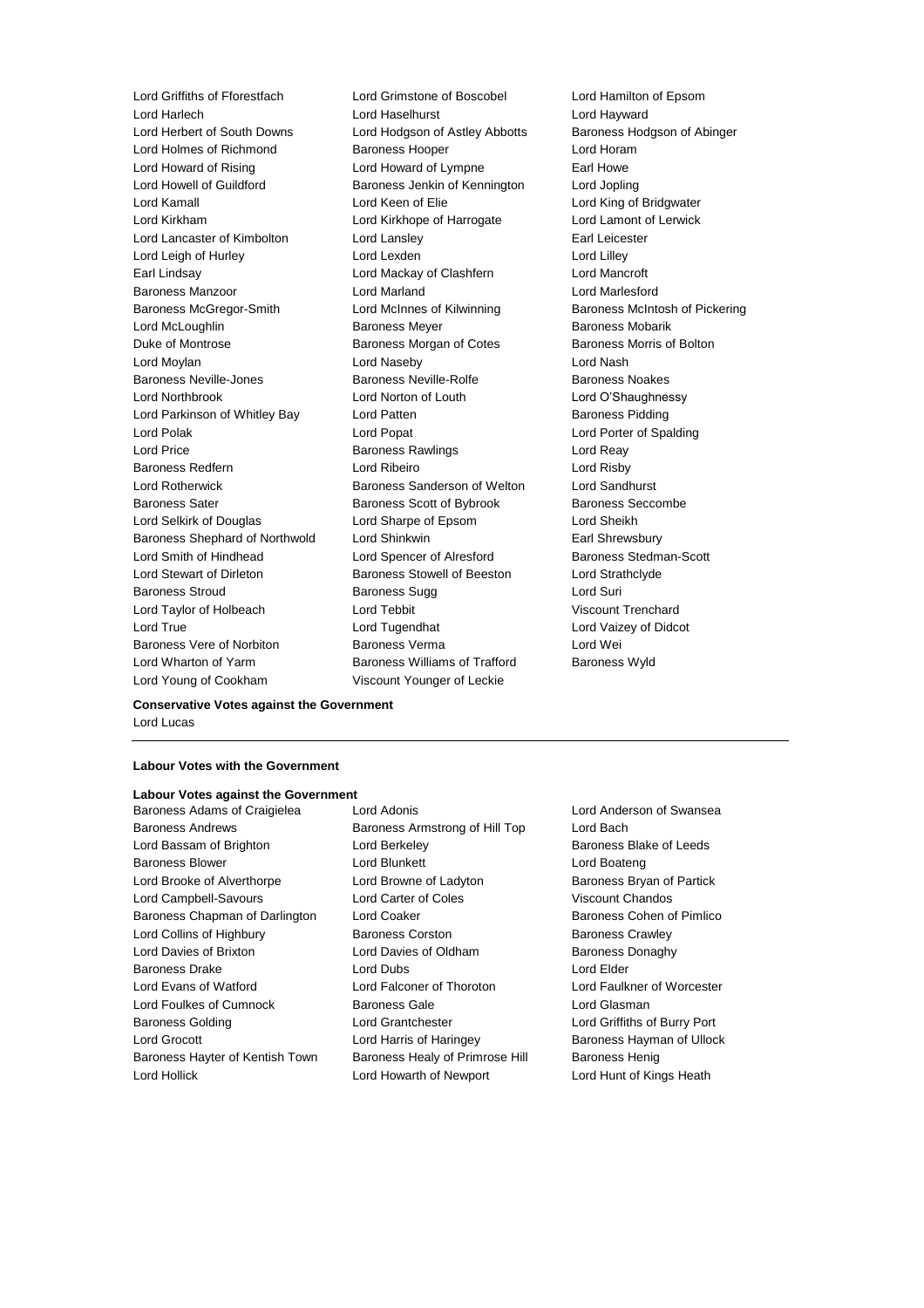Lord Kennedy of Southwark Lord Khan of Burnley **Lord Knight of Weymouth** Baroness Lawrence of Clarendon Lord Layard Lord Lennie Lord Levy Lord Liddle Lord Lipsey Baroness Lister of Burtersett Lord McConnell of Glenscorrodale Baroness McDonagh Baroness McIntosh of Hudnall Lord McKenzie of Luton Lord McNicol of West Kilbride Baroness Merron Lord Monks Lord Morgan Baroness Morgan of Huyton Baroness Morris of Yardley Baroness Nye Baroness Osamor Lord Ponsonby of Shulbrede Baroness Primarolo Baroness Prosser **Baroness Ramsay of Cartvale** Lord Robertson of Port Ellen Lord Rooker **Lord Rosser** Communication Communication Coronal Accord Rosser **Baroness Royall of Blaisdon** Baroness Sherlock Baroness Smith of Gilmorehill Baroness Smith of Basildon Lord Snape Viscount Stansgate Lord Stevenson of Balmacara Baroness Taylor of Bolton Baroness Thornton Lord Touhig Lord Triesman **Lord Tunnicliffe Baroness Warwick of Undercliffe Baroness Warwick of Undercliffe** Lord Watson of Invergowrie Lord Watts Baroness Wheeler Baroness Whitaker **Lord Whitty Lord Whitty Baroness Wilcox of Newport** Baroness Young of Old Scone

Baroness Jones of Whitchurch Lord Jones Lord Jordan

#### **Liberal Democrat Votes with the Government**

#### **Liberal Democrat Votes against the Government**

Baroness Bakewell of Hardington Mandeville Baroness Bowles of Berkhamsted Baroness Brinton Lord Bruce of Bennachie Baroness Burt of Solihull **Lord Campbell of Pittenweem** Lord Chidgey Lord Clement-Jones Lord Dholakia Lord Foster of Bath Lord Fox **Lord German** Earl Glasgow **Earl Glasgow** Lord Goddard of Stockport **Baroness Grender** Baroness Hamwee Baroness Harris of Richmond Lord Hussain Baroness Hussein-Ece Baroness Janke **Baroness Jolly** Baroness Jolly **Baroness Kramer** Lord Lee of Trafford Baroness Ludford Lord Marks of Henley-on-Thames Lord McNally Lord Newby Lord Paddick Lord Palmer of Childs Hill **Baroness Parminter** Baroness Pinnock Lord Purvis of Tweed Baroness Randerson Lord Razzall Lord Redesdale Lord Rennard Lord Roberts of Llandudno Baroness Scott of Needham Market Lord Sharkey **Baroness Sheehan** Lord Shipley Lord Stoneham of Droxford Lord Storey Lord Strasburger Lord Stunell Baroness Suttie Lord Taylor of Goss Moor Baroness Thomas of Winchester Baroness Thornhill Lord Tope **Baroness Tyler of Enfield** Lord Tyler Lord Tyler Lord Wallace of Saltaire **Baroness Walmsley Communist Conduct And Manuel Conduct** Lord Willis of Knaresborough Lord Wrigglesworth

Lord Addington Lord Alderdice Lord Allan of Hallam Baroness Barker Baroness Bonham-Carter of Yarnbury

# **Crossbench Votes with the Government**<br>Baroness Falkner of Margravine Baroness Finlay of Llandaff

Baroness Wheatcroft

Baroness Falkner of Margravine Baroness Finlay of Llandaff Cord Kakkar Earl Kinnoull Lord Stirrup Lord Vaux of Harrowden

# **Crossbench Votes against the Government**

Earl Clancarty **Baroness Coussins** Lord Craig of Radley Baroness Hayman Lord Hope of Craighead Lord Kerr of Kinlochard Lord Low of Dalston **Baroness Masham of Ilton** Baroness Meacher

Lord Aberdare **Lord Alton of Liverpool** Baroness Campbell of Surbiton Baroness D'Souza Lord Greenway Lord Hastings of Scarisbrick